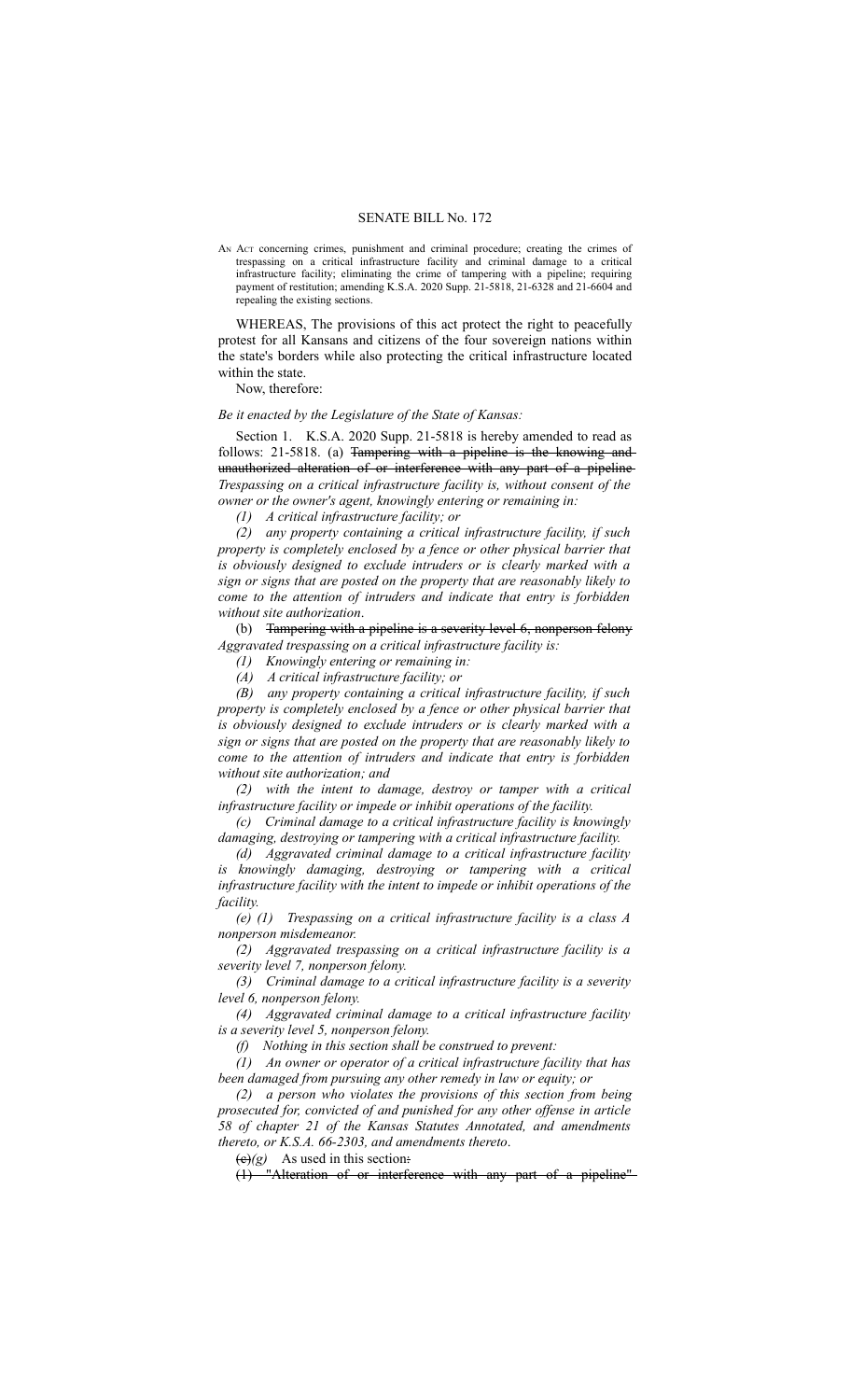includes, but is not limited to, any adjustment, opening, removal, change or destruction of any part of any pipeline; and

(2) "pipeline" means any pipeline, and any related facility, building, structure or equipment, used in gathering, transmission or transportation of natural gas, crude oil, petroleum products or anhydrous ammonia. "Pipeline" does not include distribution lines that convey natural gas from a gas main to the ultimate consumer*, "critical infrastructure facility" means any:*

*(1) Petroleum or alumina refinery;*

*(2) electric generation facility, substation, switching station, electrical control center, electric distribution or transmission lines, or associated equipment infrastructure;*

*(3) chemical, polymer or rubber manufacturing facility;*

*(4) water supply diversion, production, treatment, storage or distribution facility and appurtenances, including, but not limited to, underground pipelines and a wastewater treatment plant or pump station;*

*(5) natural gas compressor station;*

*(6) liquid natural gas or propane terminal or storage facility;*

*(7) facility that is used for wireline, broadband or wireless telecommunications or video services infrastructure, including backup power supplies and cable television headend;*

*(8) port, railroad switching yard, railroad tracks, trucking terminal or other freight transportation facility;*

*(9) gas processing plant, including a plant used in the processing, treatment or fractionation of natural gas, propane or natural gas liquids;*

*(10) transmission facility used by a federally licensed radio or television station;*

*(11) steelmaking facility that uses an electric arc furnace to make steel;*

*(12) facility identified and regulated by the United States department of homeland security chemical facility anti-terrorism standards program, a facility operated by the office of laboratory services under the supervision of the secretary of health and environment pursuant to K.S.A. 75-5608, and amendments thereto, the national bio and agro-defense facility or the biosecurity research institute at Kansas state university;*

*(13) dam that is regulated by the state as a hazard class B or C dam or by the federal government;*

*(14) natural gas distribution utility facility or natural gas transmission facility, including, but not limited to, pipeline interconnections, a city gate or town border station, metering station, belowground or aboveground piping, a regular station or a natural gas storage facility;*

*(15) crude oil, including y-grade or natural gas liquids, or refined products storage and distribution facility, including, but not limited to, valve sites, pipeline interconnections, pump station, metering station, belowground or aboveground pipeline or piping and truck loading or offloading facility; or*

*(16) portion of any belowground or aboveground oil, gas, hazardous liquid or chemical pipeline, tank, railroad facility or any other storage facility that is enclosed by a fence or other physical barrier or is clearly marked with signs prohibiting trespassing, that are obviously designed to exclude intruders*.

Sec. 2. K.S.A. 2020 Supp. 21-6328 is hereby amended to read as follows: 21-6328. As used in the Kansas racketeer influenced and corrupt organization act:

(a) *(1)* "Beneficial interest" means: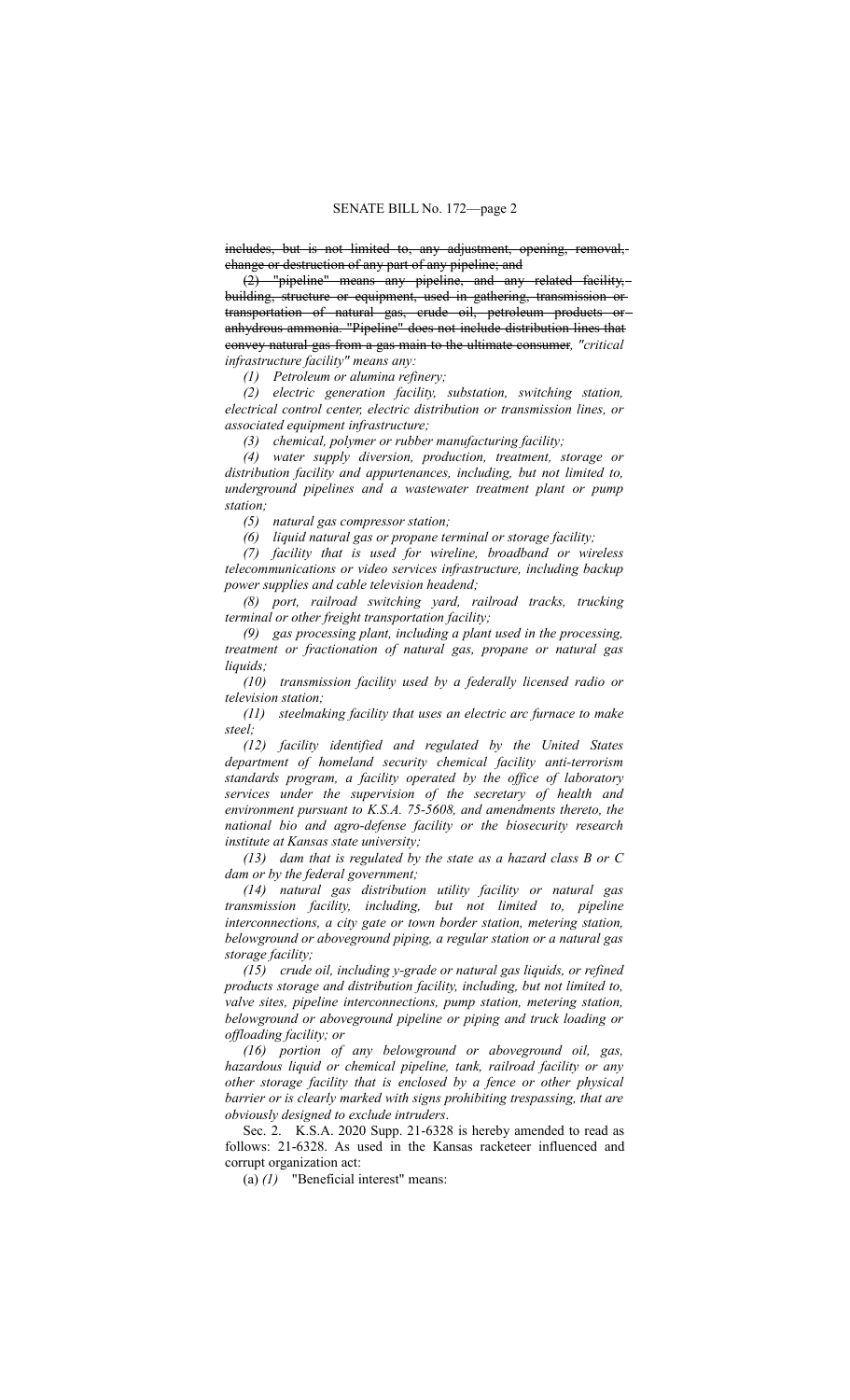(1)*(A)* The interest of a person as a beneficiary under any trust arrangement pursuant to which a trustee holds legal or record title to real property for the benefit of such person; or

(2)*(B)* the interest of a person under any other form of express fiduciary arrangement pursuant to which any other person holds legal or record title to real property for the benefit of such person.

*(2)* The term "beneficial interest" does not include the interest of a stock holder in a corporation or the interest of a partner in either a general partnership or a limited partnership. A beneficial interest shall be deemed to be located where the real property owned by the trustee is located.

(b) "Covered person" means any person who:

(1) Is a criminal street gang member or criminal street gang associate, as defined in K.S.A. 2020 Supp. 21-6313, and amendments thereto;

(2) has engaged in or is engaging in any conduct prohibited by K.S.A. 2020 Supp. 21-5426, and amendments thereto, human trafficking or aggravated human trafficking, or K.S.A. 2020 Supp. 21- 6422, and amendments thereto, commercial sexual exploitation of a child; or

(3) has engaged in or is engaging in any conduct prohibited by K.S.A. 2020 Supp. 21-5703, and amendments thereto, unlawful manufacturing of controlled substances, or K.S.A. 2020 Supp. 21-5705, and amendments thereto, unlawful cultivation or distribution of controlled substances.

(c) "Documentary material" means any book, paper, document, writing, drawing, graph, chart, photograph, phonorecord, magnetic tape, computer printout, other data compilation from which information can be obtained or from which information can be translated into usable form, or other tangible item.

(d) "Enterprise" means any individual, sole proprietorship, partnership, corporation, business trust, union chartered under the laws of this state, or other legal entity, or any unchartered union, association, or group of individuals associated in fact although not a legal entity; and it includes illicit as well as licit enterprises and governmental, as well as other, entities. A criminal street gang, as defined in K.S.A. 2020 Supp. 21-6313, and amendments thereto, constitutes an enterprise.

(e) "Pattern of racketeering activity" means engaging in at least two incidents of racketeering activity that have the same or similar intents, results, accomplices, victims or methods of commission or that otherwise are interrelated by distinguishing characteristics and are not isolated incidents, provided at least one of such incidents occurred after the effective date of this act and that the last of such incidents occurred within 5 *five* years, excluding any period of imprisonment, after a prior incident of racketeering activity.

(f) "Racketeering activity" means to commit, attempt to commit, conspire to commit or to solicit, coerce or intimidate another person to commit:

(1) Any felony or misdemeanor violation of: The felony provisions of K.S.A. 8-1568, and amendments thereto, fleeing or attempting to elude a police officer; K.S.A. 9-508 et seq., and amendments thereto, Kansas money transmitter act; article 12a of chapter 17 of the Kansas Statutes Annotated, and amendments thereto, Kansas uniform securities act; K.S.A. 2020 Supp. 21-5401, and amendments thereto, capital murder; K.S.A. 2020 Supp. 21-5402, and amendments thereto, murder in the first degree; K.S.A. 2020 Supp. 21- 5403, and amendments thereto, murder in the second degree; K.S.A. 2020 Supp. 21-5408, and amendments thereto, kidnapping or aggravated kidnapping; K.S.A. 2020 Supp. 21-5412, and amendments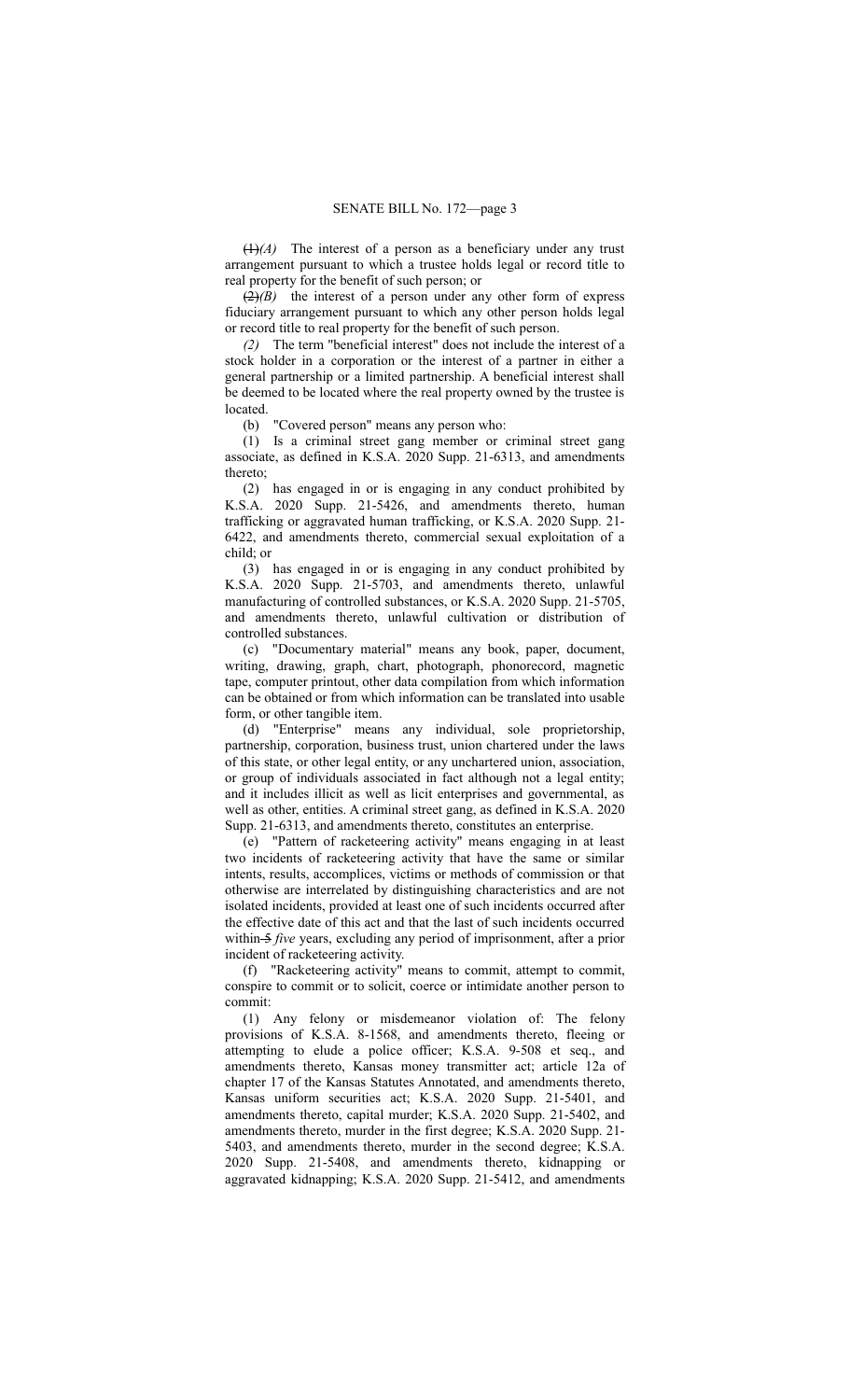thereto; K.S.A. 2020 Supp. 21-5413, and amendments thereto; K.S.A. 2020 Supp. 21-5414, and amendments thereto, domestic battery; K.S.A. 2020 Supp. 21-5415, and amendments thereto, criminal threat or aggravated criminal threat; K.S.A. 2020 Supp. 21-5420, and amendments thereto, robbery or aggravated robbery; K.S.A. 2020 Supp. 21-5421, and amendments thereto, terrorism; K.S.A. 2020 Supp. 21-5422, and amendments thereto, illegal use of weapons of mass destruction; K.S.A. 2020 Supp. 21-5423, and amendments thereto; K.S.A. 2020 Supp. 21-5426, and amendments thereto, human trafficking or aggravated human trafficking; K.S.A. 2020 Supp. 21- 5428, and amendments thereto, blackmail; K.S.A. 2020 Supp. 21-5510, and amendments thereto, sexual exploitation of a child; K.S.A. 2020 Supp. 21-5601, and amendments thereto, endangering a child or aggravated endangering a child; K.S.A. 2020 Supp. 21-5602, and amendments thereto, abuse of a child; K.S.A. 2020 Supp. 21-5603, and amendments thereto, contributing to a child's misconduct or deprivation; K.S.A. 2020 Supp. 21-5607(b), and amendments thereto, furnishing alcoholic beverages to a minor for illicit purposes; article 57 of chapter 21 of the Kansas Statutes Annotated, and amendments thereto, crimes involving controlled substances; K.S.A. 2020 Supp. 21- 5801, and amendments thereto, theft; K.S.A. 2020 Supp. 21-5803, and amendments thereto, criminal deprivation of property; K.S.A. 2020 Supp. 21-5805, and amendments thereto; K.S.A. 2020 Supp. 21-5807, and amendments thereto, burglary or aggravated burglary; K.S.A. 2020 Supp. 21-5812, and amendments thereto, arson or aggravated arson; K.S.A. 2020 Supp. 21-5813, and amendments thereto, criminal damage to property; K.S.A. 2020 Supp. 21-5814, and amendments thereto, criminal use of an explosive; K.S.A. 2020 Supp. 21-5818, and amendments thereto, tampering with a pipeline; K.S.A. 2020 Supp. 21- 5821, and amendments thereto, giving a worthless check; K.S.A. 2020 Supp. 21-5823, and amendments thereto, forgery; K.S.A. 2020 Supp. 21-5824, and amendments thereto, making false information; K.S.A. 2020 Supp. 21-5825, and amendments thereto, counterfeiting; K.S.A. 2020 Supp. 21-5826, and amendments thereto, destroying written instrument; K.S.A. 2020 Supp. 21-5828, and amendments thereto, criminal use of a financial card; K.S.A. 2020 Supp. 21-5838, and amendments thereto, conducting a pyramid promotional scheme; K.S.A. 2020 Supp. 21-5839, and amendments thereto; K.S.A. 2020 Supp. 21-5903, and amendments thereto, perjury; K.S.A. 2020 Supp. 21-5904, and amendments thereto, interference with law enforcement; K.S.A. 2020 Supp. 21-5905, and amendments thereto, interference with the judicial process; K.S.A. 2020 Supp. 21-5909, and amendments thereto, intimidation of a witness or victim or aggravated intimidation of a witness or victim; K.S.A. 2020 Supp. 21-5912, and amendments thereto, aiding escape; K.S.A. 2020 Supp. 21-5913, and amendments thereto, obstructing apprehension or prosecution; K.S.A. 2020 Supp. 21-5918, and amendments thereto; K.S.A. 2020 Supp. 21-6001, and amendments thereto, bribery; K.S.A. 2020 Supp. 21-6002, and amendments thereto, official misconduct; K.S.A. 2020 Supp. 21-6301, and amendments thereto, criminal use of weapons; K.S.A. 2020 Supp. 21-6302, and amendments thereto, criminal carrying of a weapon; K.S.A. 2020 Supp. 21-6303, and amendments thereto, criminal distribution of firearms to a felon; K.S.A. 2020 Supp. 21-6304, and amendments thereto, criminal possession of a firearm by a convicted felon; K.S.A. 2020 Supp. 21-6305, and amendments thereto, aggravated weapons violation by a convicted felon; K.S.A. 2020 Supp. 21-6306, and amendments thereto, defacing identification marks of a firearm; K.S.A. 2020 Supp. 21-6308, and amendments thereto, criminal discharge of a firearm; K.S.A. 2020 Supp. 21-6310, and amendments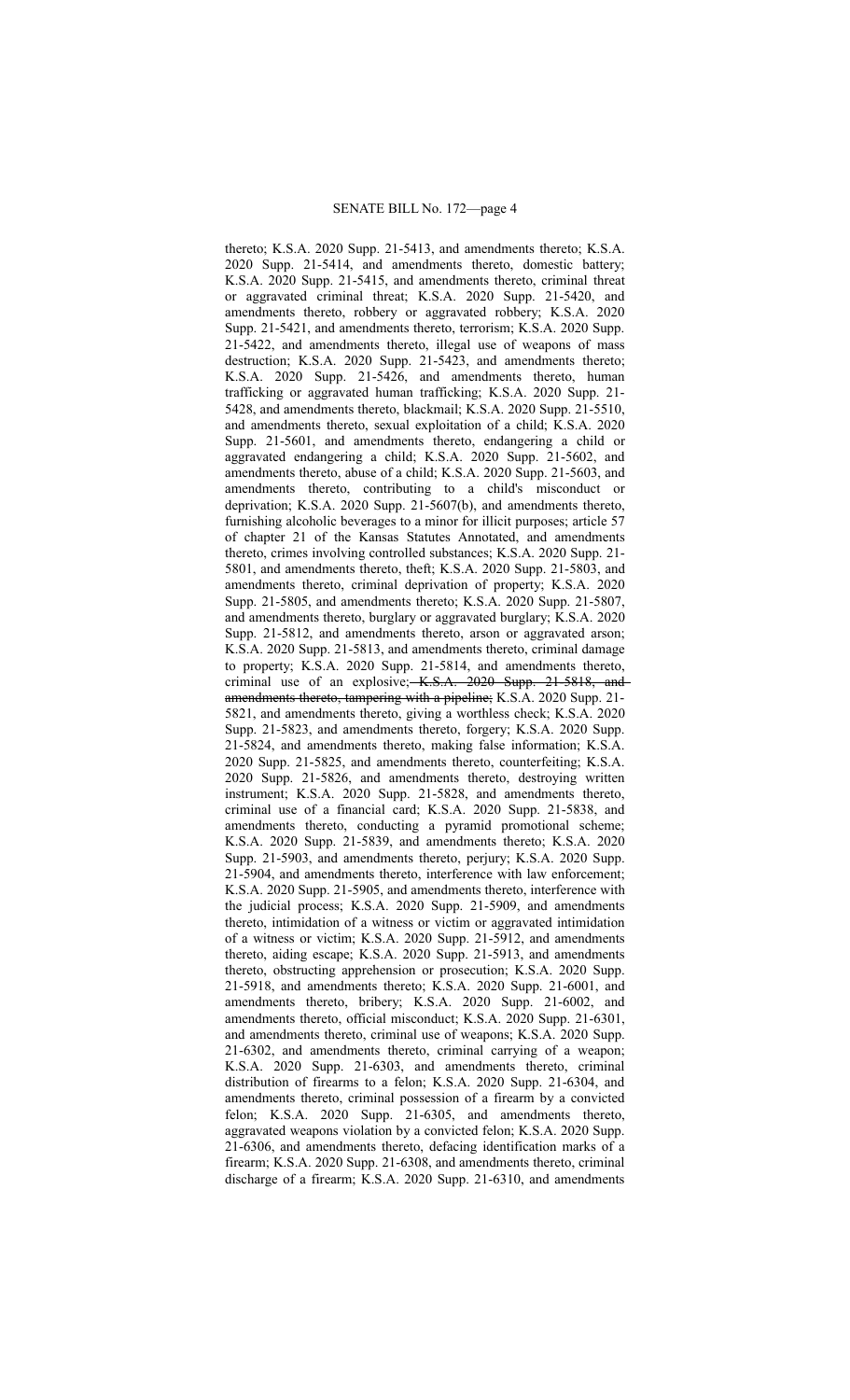thereto, unlawful endangerment; K.S.A. 2020 Supp. 21-6312, and amendments thereto; K.S.A. 2020 Supp. 21-6314*,* and *amendments thereto, recruiting criminal street gang membership; K.S.A. 2020 Supp.* 21-6315, and amendments thereto*, criminal street gang intimidation*; K.S.A. 2020 Supp. 21-6401, and amendments thereto, promoting obscenity or promoting obscenity to minors; K.S.A. 2020 Supp. 21- 6404, and amendments thereto, gambling; K.S.A. 2020 Supp. 21-6405, and amendments thereto, illegal bingo operation; K.S.A. 2020 Supp. 21-6406, and amendments thereto, commercial gambling; K.S.A. 2020 Supp. 21-6407, and amendments thereto, dealing in gambling devices; K.S.A. 2020 Supp. 21-6408, and amendments thereto; K.S.A. 2020 Supp. 21-6409, and amendments thereto, installing communication facilities for gamblers; K.S.A. 2020 Supp. 21-6414(a) or (b), and amendments thereto, unlawful conduct of dog fighting or unlawful possession of dog fighting paraphernalia; K.S.A. 2020 Supp. 21- 6417(a) or (b), and amendments thereto, unlawful conduct of cockfighting or unlawful possession of cockfighting paraphernalia; K.S.A. 2020 Supp. 21-6419, and amendments thereto, selling sexual relations; K.S.A. 2020 Supp. 21-6420, and amendments thereto, promoting the sale of sexual relations; K.S.A. 2020 Supp. 21-6422, and amendments thereto, commercial sexual exploitation of a child; K.S.A. 2020 Supp. 21-6501, and amendments thereto, extortion; K.S.A. 2020 Supp. 21-6502, and amendments thereto, debt adjusting; K.S.A. 2020 Supp. 21-6504, and amendments thereto, equity skimming; K.S.A. 2020 Supp. 21-6506, and amendments thereto, commercial bribery; K.S.A. 2020 Supp. 21-6507, and amendments thereto, sports bribery; K.S.A. 2020 Supp. 21-6508, and amendments thereto, tampering with a sports contest; K.S.A. 39-720, and amendments thereto, social welfare service fraud; K.S.A. 40-2,118, and amendments thereto, fraudulent insurance acts; K.S.A. 41-101 et seq., and amendments thereto, Kansas liquor control act; K.S.A. 44-5,125, and amendments thereto, workers' compensation act; K.S.A. 65-1657, and amendments thereto, nonresident pharmacy registration; K.S.A. 65-3441, and amendments thereto, hazardous waste; K.S.A. 65-4167, and amendments thereto, trafficking in counterfeit drugs; article 88 of chapter 74 of the Kansas Statutes Annotated, and amendments thereto, Kansas parimutuel racing act; or K.S.A. 79-3321, and amendments thereto, Kansas cigarette and tobacco products act; or

(2) any conduct defined as "racketeering activity" under 18 U.S.C.  $$1961(1).$ 

(g) "Real property" means any real property or any interest in such real property, including, but not limited to, any lease of or mortgage upon such real property.

(h) *(1)* "Trustee" means:

 $(1)$ <sup>(A)</sup> Any person acting as trustee pursuant to a trust in which the trustee holds legal or record title to real property;

(2)*(B)* any person who holds legal or record title to real property in which any other person has a beneficial interest; or

(3)*(C)* any successor trustee or trustees to any or all of the foregoing persons.

*(2)* The term "trustee" does not include any person appointed or acting as a personal representative as defined in K.S.A. 59-102, and amendments thereto, or appointed or acting as a trustee of any testamentary trust or as a trustee of any indenture of trust under which any bonds have been or are to be issued.

(i) "Unlawful debt" means any money or other thing of value constituting principal or interest of a debt that is legally unenforceable in this state in whole or in part because the debt was incurred or contracted: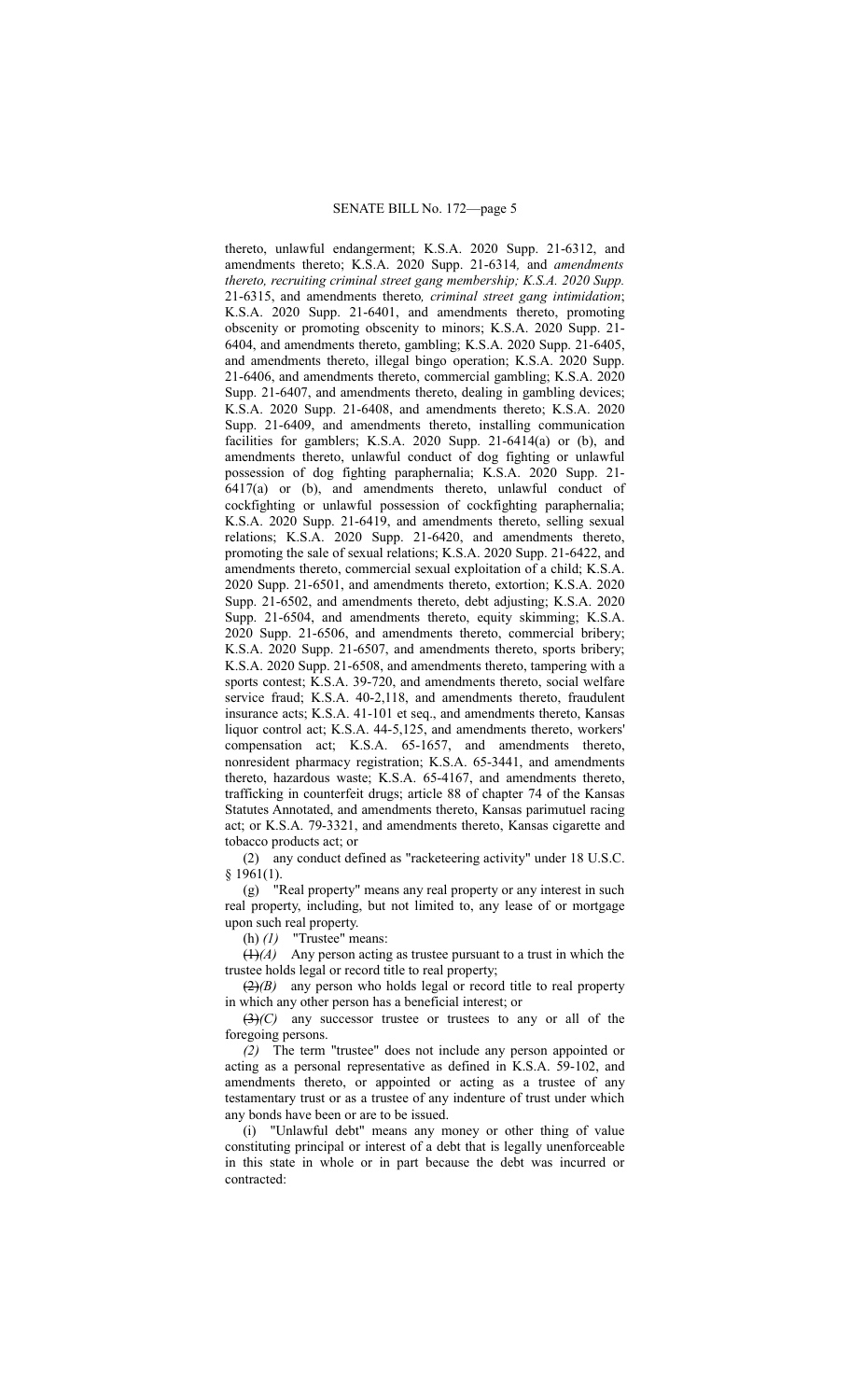(1) In violation of any of the following provisions of law: Article 88 of chapter 74 of the Kansas Statutes Annotated, and amendments thereto, Kansas parimutuel racing act; K.S.A. 2020 Supp. 21-6404, and amendments thereto, gambling; K.S.A. 2020 Supp. 21-6405, and amendments thereto, illegal bingo operation; K.S.A. 2020 Supp. 21- 6406, and amendments thereto, commercial gambling; K.S.A. 2020 Supp. 21-6407, and amendments thereto, dealing in gambling devices; K.S.A. 2020 Supp. 21-6408, and amendments thereto, unlawful possession of a gambling device; or K.S.A. 2020 Supp. 21-6409, and amendments thereto, installing communication facilities for gamblers; or

(2) in gambling activity in violation of federal law or in the business of lending money at a rate usurious under state or federal law.

Sec. 3. K.S.A. 2020 Supp. 21-6604 is hereby amended to read as follows: 21-6604. (a) Whenever any person has been found guilty of a crime, the court may adjudge any of the following:

(1) Commit the defendant to the custody of the secretary of corrections if the current crime of conviction is a felony and the sentence presumes imprisonment, or the sentence imposed is a dispositional departure to imprisonment; or, if confinement is for a misdemeanor, to jail for the term provided by law;

(2) impose the fine applicable to the offense and may impose the provisions of subsection (q);

(3) release the defendant on probation if the current crime of conviction and criminal history fall within a presumptive nonprison category or through a departure for substantial and compelling reasons subject to such conditions as the court may deem appropriate. In felony cases except for violations of K.S.A. 8-1567 or 8-2,144, and amendments thereto, the court may include confinement in a county jail not to exceed 60 days, which need not be served consecutively, as a condition of an original probation sentence;

(4) assign the defendant to a community correctional services program as provided in K.S.A. 75-5291, and amendments thereto, or through a departure for substantial and compelling reasons subject to such conditions as the court may deem appropriate, including orders requiring full or partial restitution;

(5) assign the defendant to a conservation camp for a period not to exceed six months as a condition of probation followed by a six-month period of follow-up through adult intensive supervision by a community correctional services program, if the offender successfully completes the conservation camp program;

(6) assign the defendant to a house arrest program pursuant to K.S.A. 2020 Supp. 21-6609, and amendments thereto;

(7) order the defendant to attend and satisfactorily complete an alcohol or drug education or training program as provided by K.S.A. 2020 Supp. 21-6602(c), and amendments thereto;

(8) order the defendant to repay the amount of any reward paid by any crime stoppers chapter, individual, corporation or public entity that materially aided in the apprehension or conviction of the defendant; repay the amount of any costs and expenses incurred by any law enforcement agency in the apprehension of the defendant, if one of the current crimes of conviction of the defendant includes escape from custody or aggravated escape from custody, as defined in K.S.A. 2020 Supp. 21-5911, and amendments thereto; repay expenses incurred by a fire district, fire department or fire company responding to a fire that has been determined to be arson or aggravated arson as defined in K.S.A. 2020 Supp. 21-5812, and amendments thereto, if the defendant is convicted of such crime; repay the amount of any public funds utilized by a law enforcement agency to purchase controlled substances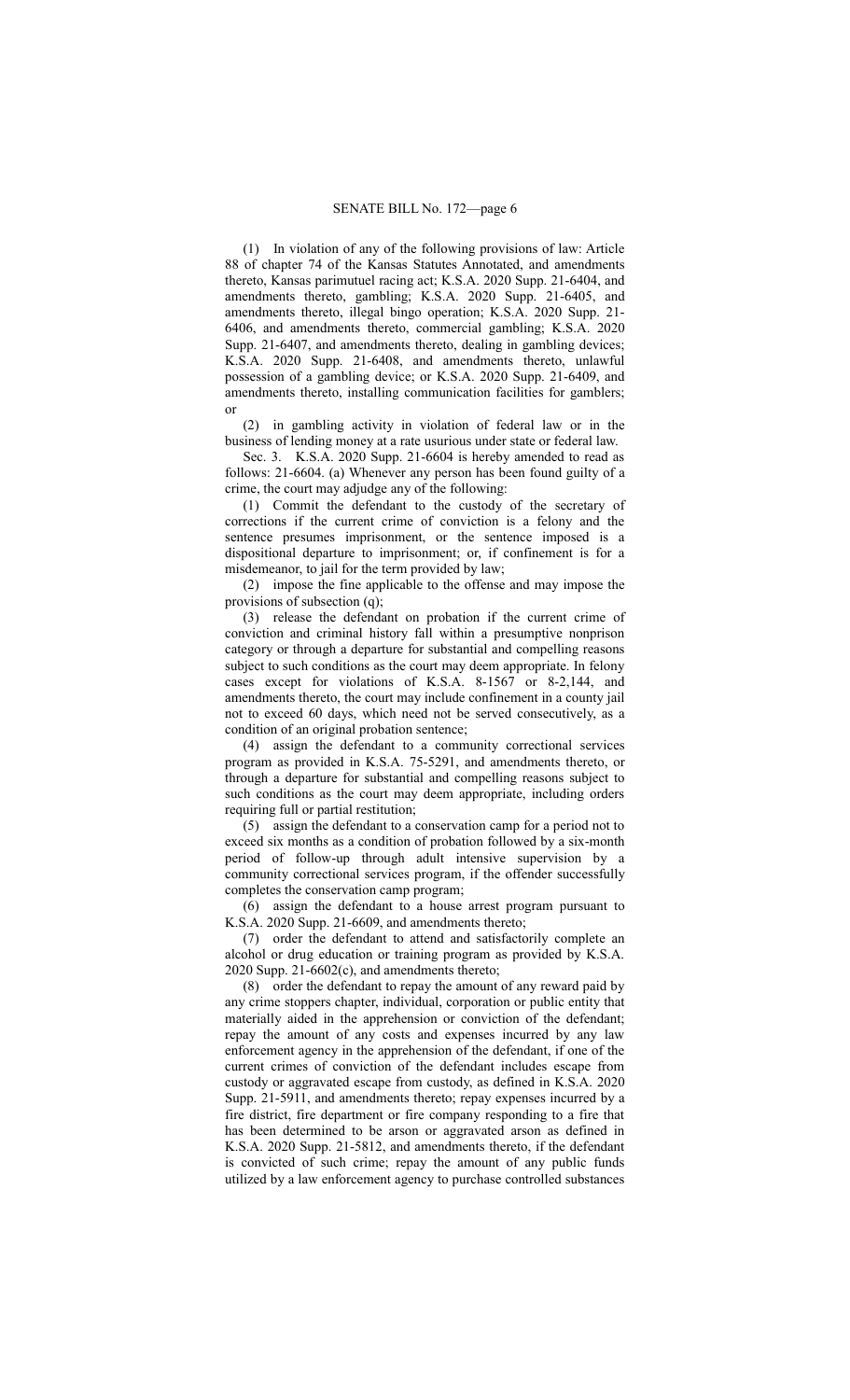from the defendant during the investigation that leads to the defendant's conviction; or repay the amount of any medical costs and expenses incurred by any law enforcement agency or county. Such repayment of the amount of any such costs and expenses incurred by a county, law enforcement agency, fire district, fire department or fire company or any public funds utilized by a law enforcement agency shall be deposited and credited to the same fund from which the public funds were credited to prior to use by the county, law enforcement agency, fire district, fire department or fire company;

(9) order the defendant to pay the administrative fee authorized by K.S.A. 22-4529, and amendments thereto, unless waived by the court;

(10) order the defendant to pay a domestic violence special program fee authorized by K.S.A. 20-369, and amendments thereto;

(11) if the defendant is convicted of a misdemeanor or convicted of a felony specified in K.S.A. 2020 Supp. 21-6804(i), and amendments thereto, assign the defendant to work release program, other than a program at a correctional institution under the control of the secretary of corrections as defined in K.S.A. 75-5202, and amendments thereto, provided such work release program requires such defendant to return to confinement at the end of each day in the work release program. On a second or subsequent conviction of K.S.A. 8- 1567, and amendments thereto, an offender placed into a work release program shall serve the total number of hours of confinement mandated by that section;

(12) order the defendant to pay the full amount of unpaid costs associated with the conditions of release of the appearance bond under K.S.A. 22-2802, and amendments thereto;

(13) impose any appropriate combination of  $(1)$ ,  $(2)$ ,  $(3)$ ,  $(4)$ ,  $(5)$ , (6), (7), (8), (9), (10), (11) and (12); or

(14) suspend imposition of sentence in misdemeanor cases.

(b) (1) In addition to or in lieu of any of the above, the court shall order the defendant to pay restitution, which shall include, but not be limited to, damage or loss caused by the defendant's crime. Restitution shall be due immediately unless: (A) The court orders that the defendant be given a specified time to pay or be allowed to pay in specified installments; or (B) the court finds compelling circumstances that would render restitution unworkable, either in whole or in part. In regard to a violation of K.S.A. 2020 Supp. 21-6107, and amendments thereto, such damage or loss shall include, but not be limited to, attorney fees and costs incurred to repair the credit history or rating of the person whose personal identification documents were obtained and used in violation of such section, and to satisfy a debt, lien or other obligation incurred by the person whose personal identification documents were obtained and used in violation of such section. In regard to a violation of K.S.A. 2020 Supp. 21-5801, 21-5807 or*,* 21- 5813 *or 21-5818*, and amendments thereto, such damage or loss shall include the cost of repair or replacement of the property that was damaged, the reasonable cost of any loss of production, crops and livestock, reasonable labor costs of any kind, reasonable material costs of any kind and any reasonable costs that are attributed to equipment that is used to abate or repair the damage to the property. If the court finds restitution unworkable, either in whole or in part, the court shall state on the record in detail the reasons therefor.

(2) If the court orders restitution, the restitution shall be a judgment against the defendant that may be collected by the court by garnishment or other execution as on judgments in civil cases. If, after 60 days from the date restitution is ordered by the court, a defendant is found to be in noncompliance with the restitution order, and the victim to whom restitution is ordered paid has not initiated proceedings in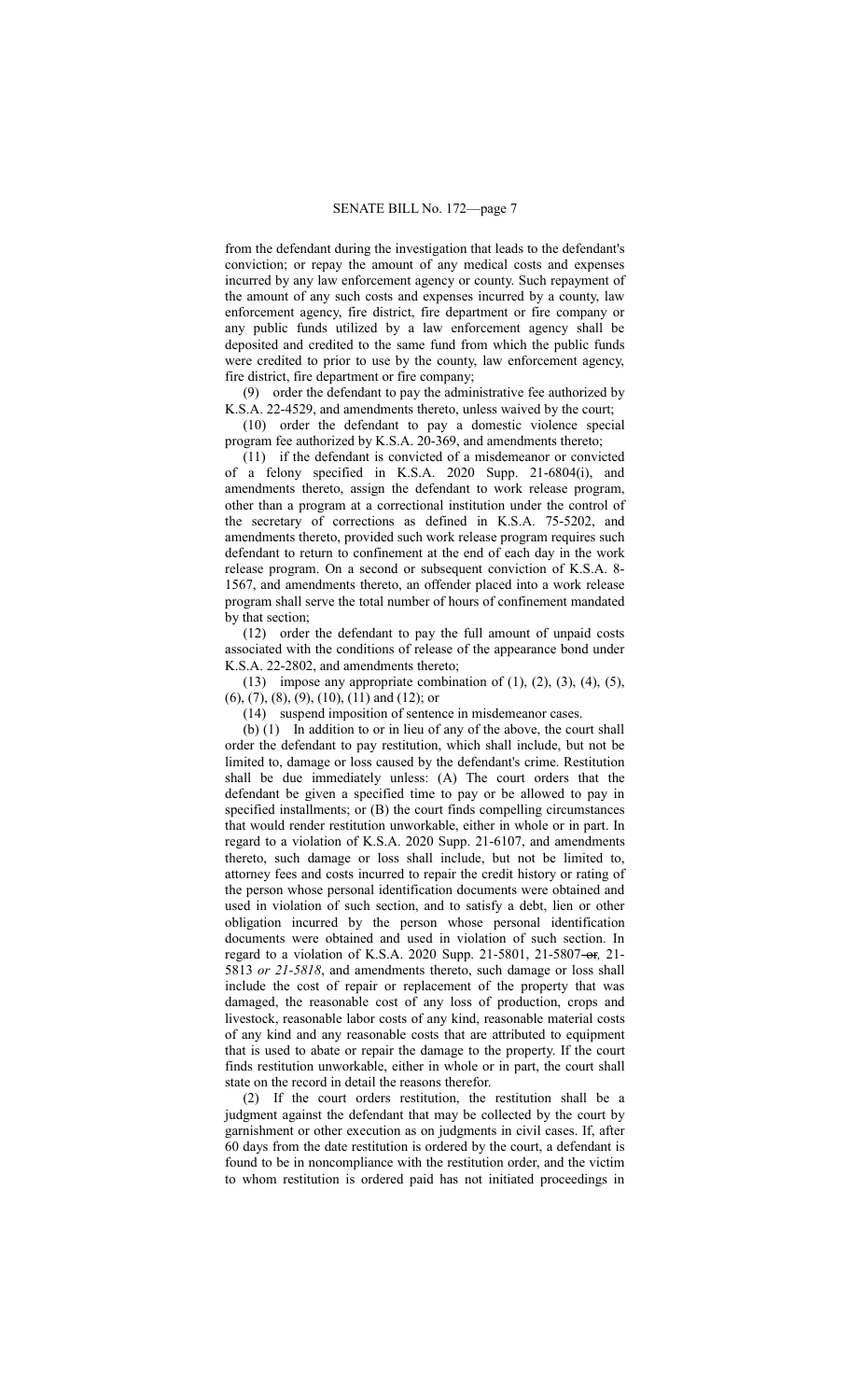accordance with K.S.A. 60-4301 et seq., and amendments thereto, the court shall assign an agent procured by the judicial administrator pursuant to K.S.A. 20-169, and amendments thereto, to collect the restitution on behalf of the victim. The chief judge of each judicial district may assign such cases to an appropriate division of the court for the conduct of civil collection proceedings.

(3) If a restitution order entered prior to the effective date of this act does not give the defendant a specified time to pay or set payment in specified installments, the defendant may file a motion with the court prior to December 31, 2020, proposing payment of restitution in specified installments. The court may recall the restitution order from the agent assigned pursuant to K.S.A. 20-169, and amendments thereto, until the court rules on such motion. If the court does not order payment in specified installments or if the defendant does not file a motion prior to December 31, 2020, the restitution shall be due immediately.

(c) In addition to or in lieu of any of the above, the court shall order the defendant to submit to and complete an alcohol and drug evaluation, and pay a fee therefor, when required by K.S.A. 2020 Supp. 21-6602(d), and amendments thereto.

(d) In addition to any of the above, the court shall order the defendant to reimburse the county general fund for all or a part of the expenditures by the county to provide counsel and other defense services to the defendant. Any such reimbursement to the county shall be paid only after any order for restitution has been paid in full. In determining the amount and method of payment of such sum, the court shall take account of the financial resources of the defendant and the nature of the burden that payment of such sum will impose. A defendant who has been required to pay such sum and who is not willfully in default in the payment thereof may at any time petition the court that sentenced the defendant to waive payment of such sum or any unpaid portion thereof. If it appears to the satisfaction of the court that payment of the amount due will impose manifest hardship on the defendant or the defendant's immediate family, the court may waive payment of all or part of the amount due or modify the method of payment.

(e) In releasing a defendant on probation, the court shall direct that the defendant be under the supervision of a court services officer. If the court commits the defendant to the custody of the secretary of corrections or to jail, the court may specify in its order the amount of restitution to be paid and the person to whom it shall be paid if restitution is later ordered as a condition of parole, conditional release or postrelease supervision.

(f) (1) When a new felony is committed while the offender is incarcerated and serving a sentence for a felony, or while the offender is on probation, assignment to a community correctional services program, parole, conditional release or postrelease supervision for a felony, a new sentence shall be imposed consecutively pursuant to the provisions of K.S.A. 2020 Supp. 21-6606, and amendments thereto, and the court may sentence the offender to imprisonment for the new conviction, even when the new crime of conviction otherwise presumes a nonprison sentence. In this event, imposition of a prison sentence for the new crime does not constitute a departure.

(2) When a new felony is committed during a period of time when the defendant would have been on probation, assignment to a community correctional services program, parole, conditional release or postrelease supervision for a felony had the defendant not been granted release by the court pursuant to K.S.A. 2020 Supp. 21-6608(d), and amendments thereto, or the prisoner review board pursuant to K.S.A.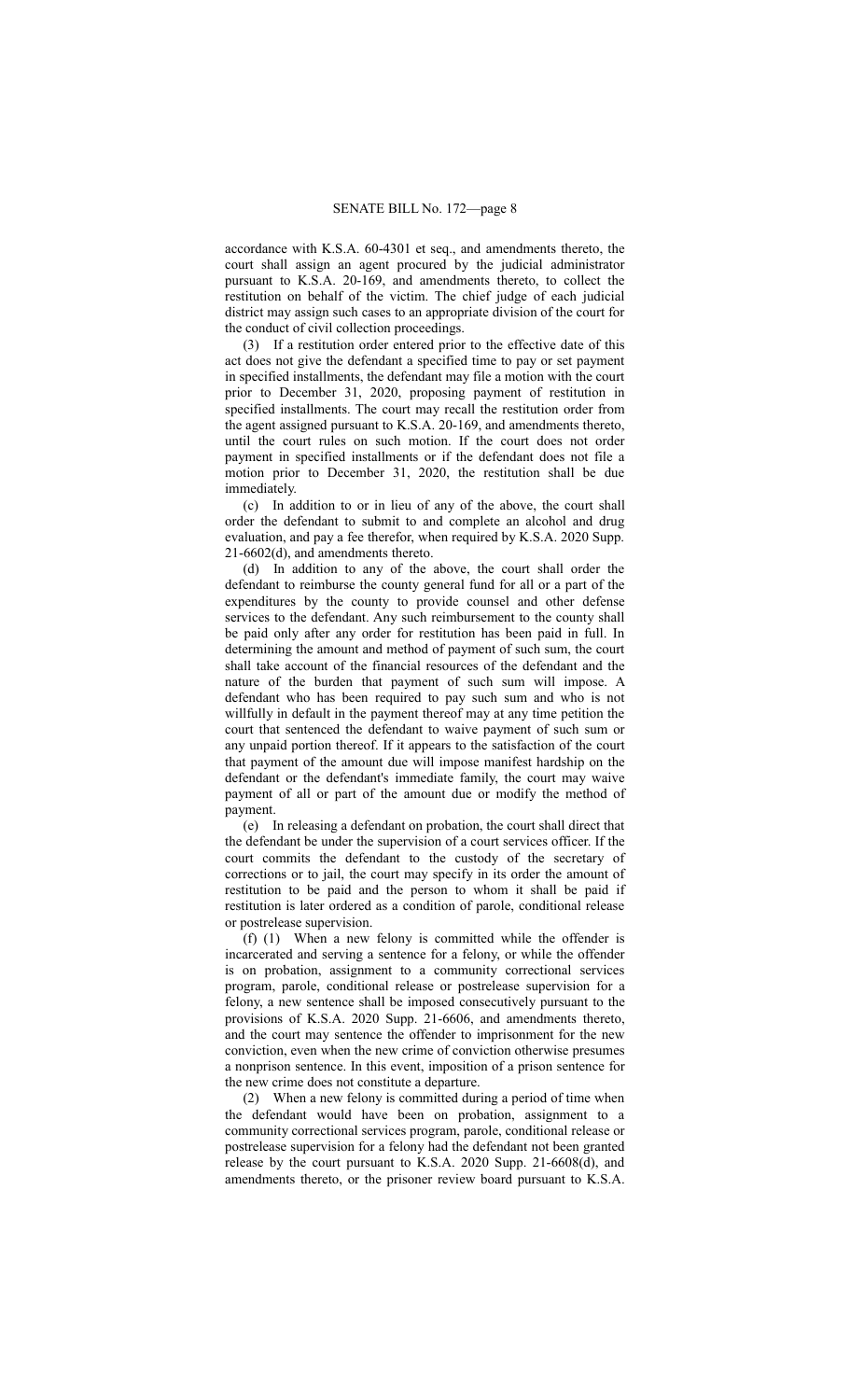22-3717, and amendments thereto, the court may sentence the offender to imprisonment for the new conviction, even when the new crime of conviction otherwise presumes a nonprison sentence. In this event, imposition of a prison sentence for the new crime does not constitute a departure.

(3) When a new felony is committed while the offender is incarcerated in a juvenile correctional facility pursuant to K.S.A. 38- 1671, prior to its repeal, or K.S.A. 2020 Supp. 38-2373, and amendments thereto, for an offense, which if committed by an adult would constitute the commission of a felony, upon conviction, the court shall sentence the offender to imprisonment for the new conviction, even when the new crime of conviction otherwise presumes a nonprison sentence. In this event, imposition of a prison sentence for the new crime does not constitute a departure. The conviction shall operate as a full and complete discharge from any obligations, except for an order of restitution, imposed on the offender arising from the offense for which the offender was committed to a juvenile correctional facility.

(4) When a new felony is committed while the offender is on release for a felony pursuant to the provisions of article 28 of chapter 22 of the Kansas Statutes Annotated, and amendments thereto, or similar provisions of the laws of another jurisdiction, a new sentence may be imposed consecutively pursuant to the provisions of K.S.A. 2020 Supp. 21-6606, and amendments thereto, and the court may sentence the offender to imprisonment for the new conviction, even when the new crime of conviction otherwise presumes a nonprison sentence. In this event, imposition of a prison sentence for the new crime does not constitute a departure.

(g) Prior to imposing a dispositional departure for a defendant whose offense is classified in the presumptive nonprison grid block of either sentencing guideline grid, prior to sentencing a defendant to incarceration whose offense is classified in grid blocks 5-H, 5-I or 6-G of the sentencing guidelines grid for nondrug crimes, in grid blocks 3- E, 3-F, 3-G, 3-H or 3-I of the sentencing guidelines grid for drug crimes committed prior to July 1, 2012, or in grid blocks 4-E, 4-F, 4-G, 4-H or 4-I of the sentencing guidelines grid for drug crimes committed on or after July 1, 2012, prior to sentencing a defendant to incarceration whose offense is classified in grid blocks 4-E or 4-F of the sentencing guidelines grid for drug crimes committed prior to July 1, 2012, or in grid blocks 5-C, 5-D, 5-E or 5-F of the sentencing guidelines grid for drug crimes committed on or after July 1, 2012, and whose offense does not meet the requirements of K.S.A. 2020 Supp. 21-6824, and amendments thereto, prior to revocation of a nonprison sanction of a defendant whose offense is classified in grid blocks 4-E or 4-F of the sentencing guidelines grid for drug crimes committed prior to July 1, 2012, or in grid blocks 5-C, 5-D, 5-E or 5-F of the sentencing guidelines grid for drug crimes committed on or after July 1, 2012, and whose offense does not meet the requirements of K.S.A. 2020 Supp. 21-6824, and amendments thereto, or prior to revocation of a nonprison sanction of a defendant whose offense is classified in the presumptive nonprison grid block of either sentencing guideline grid or grid blocks 5-H, 5-I or 6-G of the sentencing guidelines grid for nondrug crimes, in grid blocks 3-E, 3-F, 3-G, 3-H or 3-I of the sentencing guidelines grid for drug crimes committed prior to July 1, 2012, or in grid blocks 4-E, 4-F, 4-G, 4-H or 4-I of the sentencing guidelines grid for drug crimes committed on or after July 1, 2012, the court shall consider placement of the defendant in the Labette correctional conservation camp, conservation camps established by the secretary of corrections pursuant to K.S.A. 75-52,127, and amendments thereto, or a community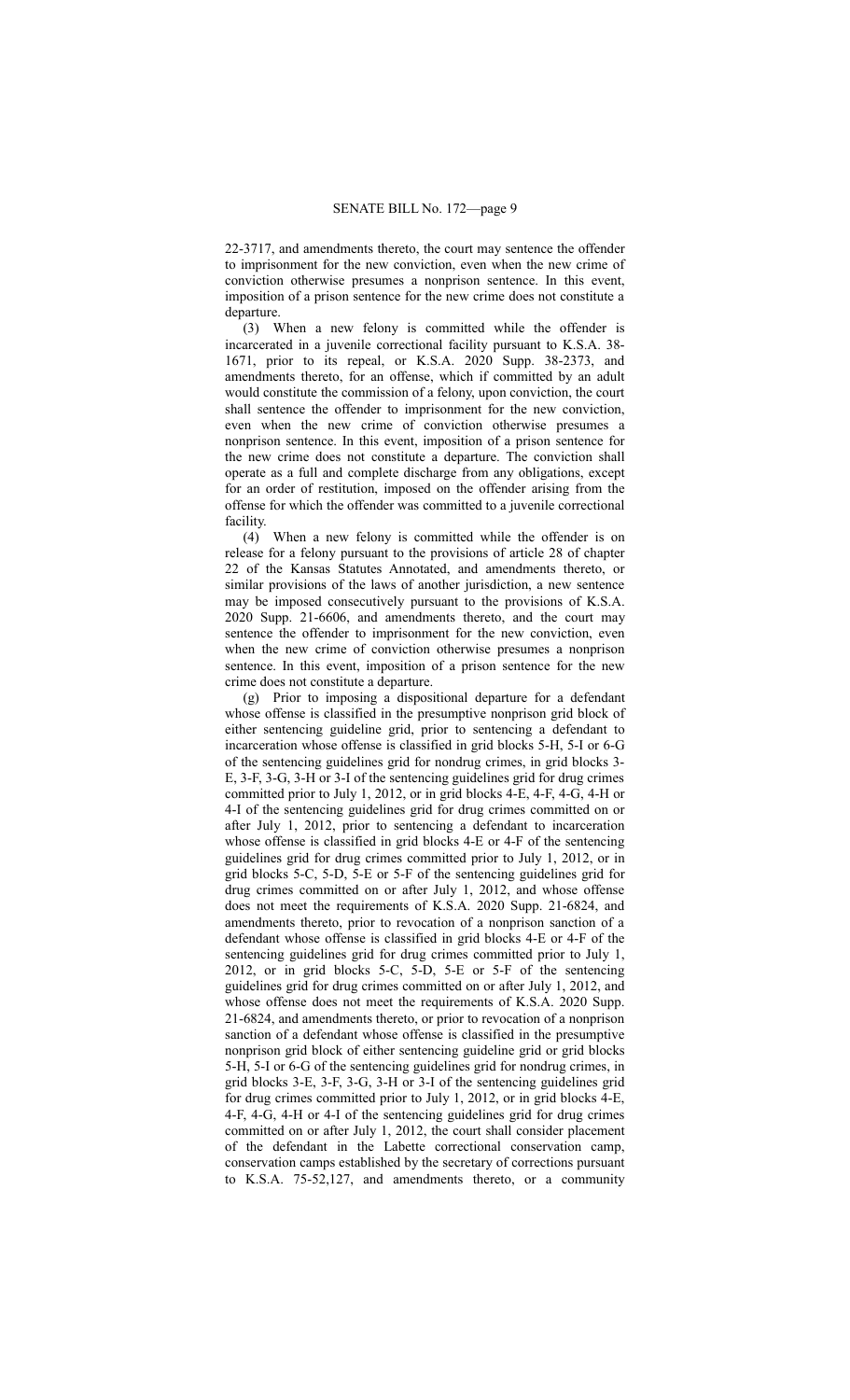intermediate sanction center. Pursuant to this subsection the defendant shall not be sentenced to imprisonment if space is available in a conservation camp or community intermediate sanction center and the defendant meets all of the conservation camp's or community intermediate sanction center's placement criteria unless the court states on the record the reasons for not placing the defendant in a conservation camp or community intermediate sanction center.

(h) In committing a defendant to the custody of the secretary of corrections, the court shall fix a term of confinement within the limits provided by law. In those cases where the law does not fix a term of confinement for the crime for which the defendant was convicted, the court shall fix the term of such confinement.

(i) In addition to any of the above, the court shall order the defendant to reimburse the state general fund for all or part of the expenditures by the state board of indigents' defense services to provide counsel and other defense services to the defendant. In determining the amount and method of payment of such sum, the court shall take account of the financial resources of the defendant and the nature of the burden that payment of such sum will impose. A defendant who has been required to pay such sum and who is not willfully in default in the payment thereof may at any time petition the court that sentenced the defendant to waive payment of such sum or any unpaid portion thereof. If it appears to the satisfaction of the court that payment of the amount due will impose manifest hardship on the defendant or the defendant's immediate family, the court may waive payment of all or part of the amount due or modify the method of payment. The amount of attorney fees to be included in the court order for reimbursement shall be the amount claimed by appointed counsel on the payment voucher for indigents' defense services or the amount prescribed by the board of indigents' defense services reimbursement tables as provided in K.S.A. 22-4522, and amendments thereto, whichever is less.

(j) This section shall not deprive the court of any authority conferred by any other Kansas statute to decree a forfeiture of property, suspend or cancel a license, remove a person from office or impose any other civil penalty as a result of conviction of crime.

(k) An application for or acceptance of probation or assignment to a community correctional services program shall not constitute an acquiescence in the judgment for purpose of appeal, and any convicted person may appeal from such conviction, as provided by law, without regard to whether such person has applied for probation, suspended sentence or assignment to a community correctional services program.

(l) The secretary of corrections is authorized to make direct placement to the Labette correctional conservation camp or a conservation camp established by the secretary pursuant to K.S.A. 75- 52,127, and amendments thereto, of an inmate sentenced to the secretary's custody if the inmate:

(1) Has been sentenced to the secretary for a probation revocation, as a departure from the presumptive nonimprisonment grid block of either sentencing grid, for an offense that is classified in grid blocks 5- H, 5-I or 6-G of the sentencing guidelines grid for nondrug crimes, in grid blocks 3-E, 3-F, 3-G, 3-H or 3-I of the sentencing guidelines grid for drug crimes committed prior to July 1, 2012, in grid blocks 4-E, 4- F, 4-G, 4-H or 4-I of the sentencing guidelines grid for drug crimes committed on or after July 1, 2012, or for an offense that is classified in grid blocks 4-E or 4-F of the sentencing guidelines grid for drug crimes committed prior to July 1, 2012, or in grid blocks 5-C, 5-D, 5-E or 5-F of the sentencing guidelines grid for drug crimes committed on or after July 1, 2012, and such offense does not meet the requirements of K.S.A. 2020 Supp. 21-6824, and amendments thereto; and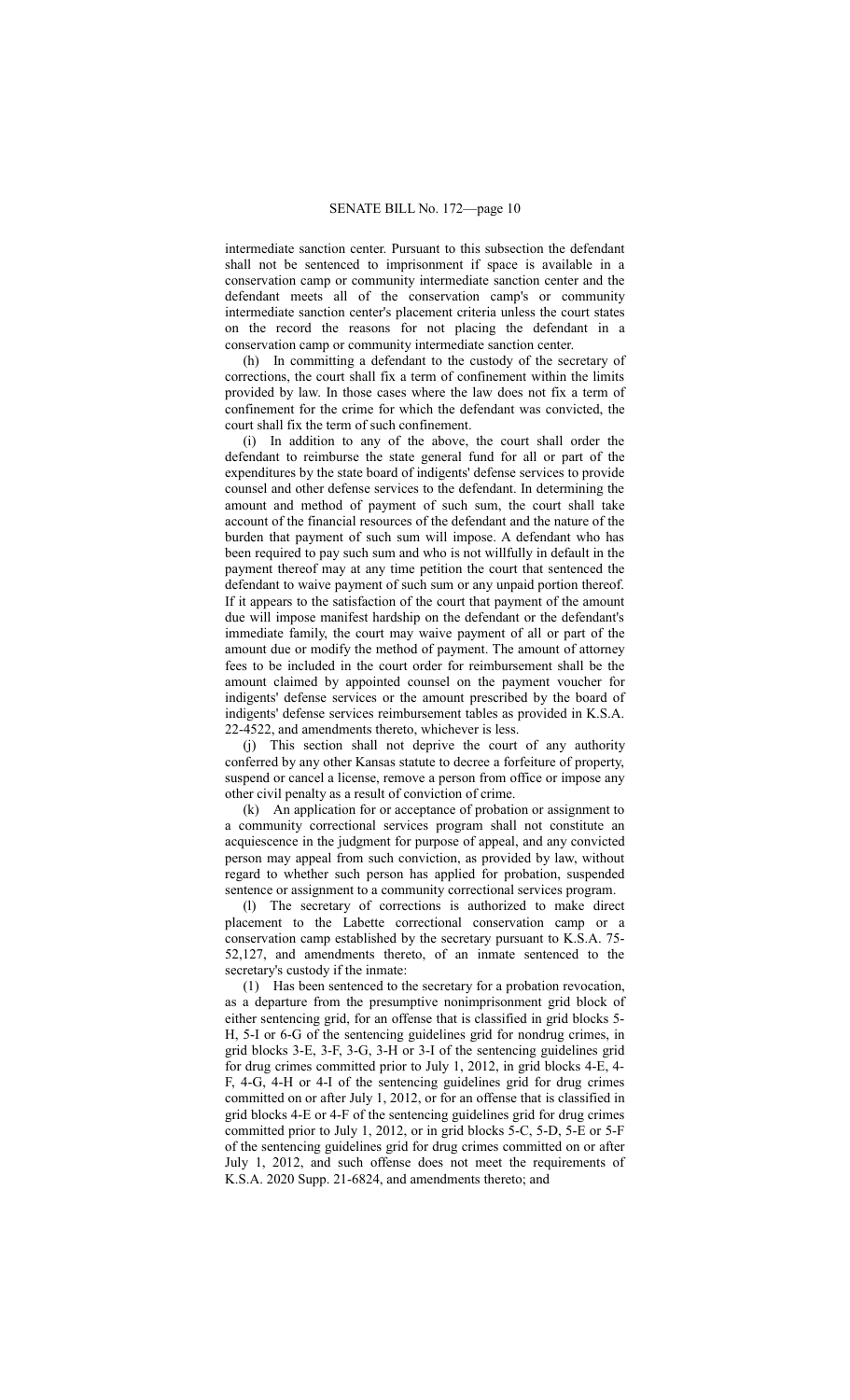(2) otherwise meets admission criteria of the camp.

If the inmate successfully completes a conservation camp program, the secretary of corrections shall report such completion to the sentencing court and the county or district attorney. The inmate shall then be assigned by the court to six months of follow-up supervision conducted by the appropriate community corrections services program. The court may also order that supervision continue thereafter for the length of time authorized by K.S.A. 2020 Supp. 21-6608, and amendments thereto.

(m) When it is provided by law that a person shall be sentenced pursuant to K.S.A. 1993 Supp. 21-4628, prior to its repeal, the provisions of this section shall not apply.

(n) (1) Except as provided by K.S.A. 2020 Supp. 21-6630 and 21- 6805(f), and amendments thereto, in addition to any of the above, for felony violations of K.S.A. 2020 Supp. 21-5706, and amendments thereto, the court shall require the defendant who meets the requirements established in K.S.A. 2020 Supp. 21-6824, and amendments thereto, to participate in a certified drug abuse treatment program, as provided in K.S.A. 75-52,144, and amendments thereto, including, but not limited to, an approved after-care plan. The amount of time spent participating in such program shall not be credited as service on the underlying prison sentence.

(2) If the defendant fails to participate in or has a pattern of intentional conduct that demonstrates the defendant's refusal to comply with or participate in the treatment program, as established by judicial finding, the defendant shall be subject to sanction or revocation pursuant to the provisions of K.S.A. 22-3716, and amendments thereto. If the defendant's probation is revoked, the defendant shall serve the underlying prison sentence as established in K.S.A. 2020 Supp. 21- 6805, and amendments thereto.

(A) Except as provided in subsection (n)(2)(B), for those offenders who are convicted on or after July 1, 2003, but prior to July 1, 2013, upon completion of the underlying prison sentence, the offender shall not be subject to a period of postrelease supervision.

(B) Offenders whose crime of conviction was committed on or after July 1, 2013, and whose probation is revoked pursuant to K.S.A. 22-3716(c), and amendments thereto, or whose underlying prison term expires while serving a sanction pursuant to K.S.A.  $22-3716(c)(1)$ , and amendments thereto, shall serve a period of postrelease supervision upon the completion of the underlying prison term.

(o) (1) Except as provided in paragraph (3), in addition to any other penalty or disposition imposed by law, upon a conviction for unlawful possession of a controlled substance or controlled substance analog in violation of K.S.A. 2020 Supp. 21-5706, and amendments thereto, in which the trier of fact makes a finding that the unlawful possession occurred while transporting the controlled substance or controlled substance analog in any vehicle upon a highway or street, the offender's driver's license or privilege to operate a motor vehicle on the streets and highways of this state shall be suspended for one year.

(2) Upon suspension of a license pursuant to this subsection, the court shall require the person to surrender the license to the court, which shall transmit the license to the division of motor vehicles of the department of revenue, to be retained until the period of suspension expires. At that time, the licensee may apply to the division for return of the license. If the license has expired, the person may apply for a new license, which shall be issued promptly upon payment of the proper fee and satisfaction of other conditions established by law for obtaining a license unless another suspension or revocation of the person's privilege to operate a motor vehicle is in effect.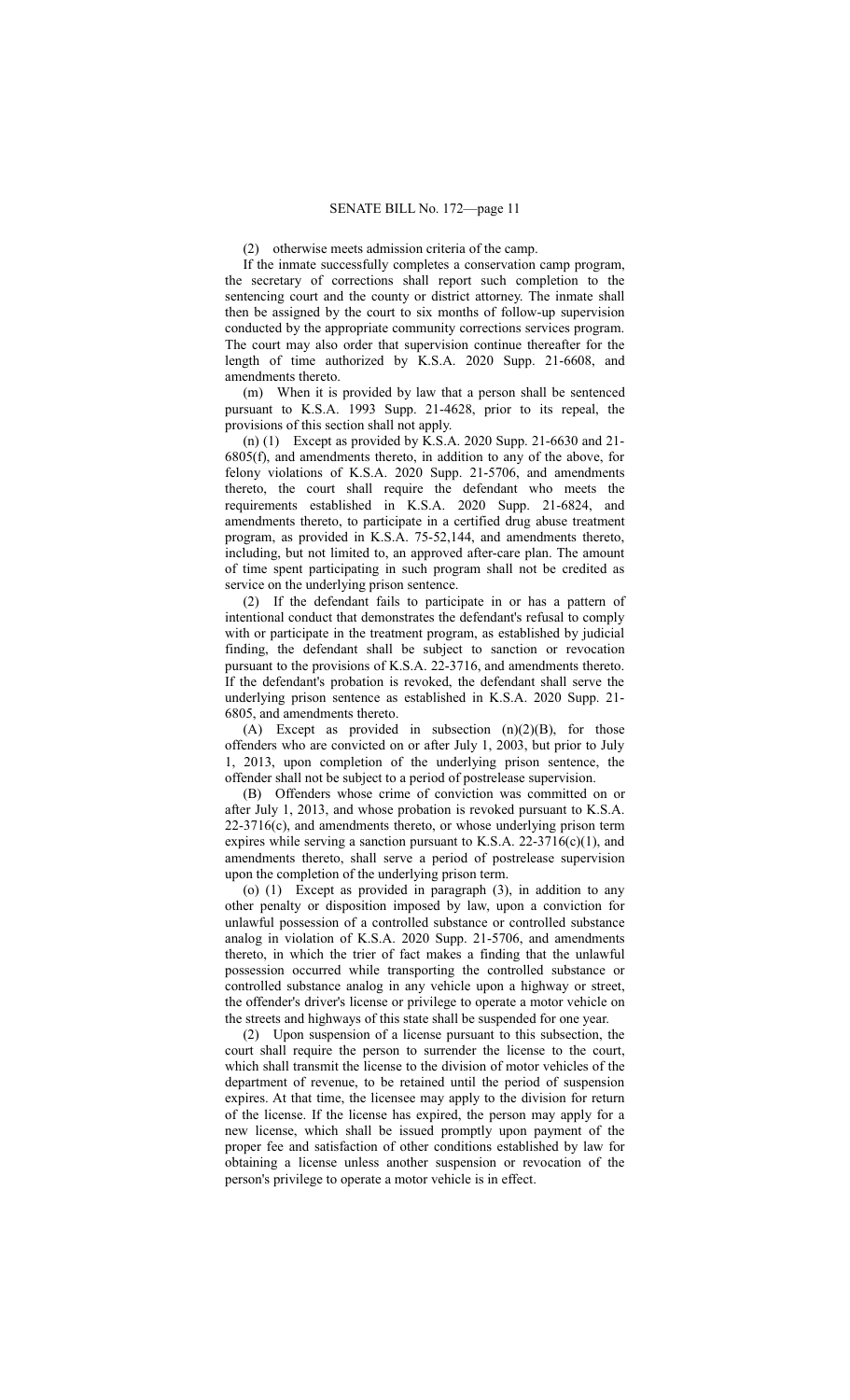(3) (A) In lieu of suspending the driver's license or privilege to operate a motor vehicle on the highways of this state of any person as provided in paragraph (1), the judge of the court in which such person was convicted may enter an order that places conditions on such person's privilege of operating a motor vehicle on the highways of this state, a certified copy of which such person shall be required to carry any time such person is operating a motor vehicle on the highways of this state. Any such order shall prescribe the duration of the conditions imposed, which in no event shall be for a period of more than one year.

(B) Upon entering an order restricting a person's license hereunder, the judge shall require such person to surrender such person's driver's license to the judge who shall cause it to be transmitted to the division of vehicles, together with a copy of the order. Upon receipt thereof, the division of vehicles shall issue without charge a driver's license, which shall indicate on its face that conditions have been imposed on such person's privilege of operating a motor vehicle and that a certified copy of the order imposing such conditions is required to be carried by the person for whom the license was issued any time such person is operating a motor vehicle on the highways of this state. If the person convicted is a nonresident, the judge shall cause a copy of the order to be transmitted to the division and the division shall forward a copy of it to the motor vehicle administrator of such person's state of residence. Such judge shall furnish to any person whose driver's license has had conditions imposed on it under this paragraph a copy of the order, which shall be recognized as a valid Kansas driver's license until such time as the division shall issue the restricted license provided for in this paragraph.

(C) Upon expiration of the period of time for which conditions are imposed pursuant to this subsection, the licensee may apply to the division for the return of the license previously surrendered by such licensee. In the event such license has expired, such person may apply to the division for a new license, which shall be issued immediately by the division upon payment of the proper fee and satisfaction of the other conditions established by law, unless such person's privilege to operate a motor vehicle on the highways of this state has been suspended or revoked prior thereto. If any person shall violate any of the conditions imposed under this paragraph, such person's driver's license or privilege to operate a motor vehicle on the highways of this state shall be revoked for a period of not less than 60 days nor more than one year by the judge of the court in which such person is convicted of violating such conditions.

(4) As used in this subsection, "highway" and "street" mean the same as in K.S.A. 8-1424 and 8-1473, and amendments thereto.

(p) In addition to any of the above, for any criminal offense that includes the domestic violence designation pursuant to K.S.A. 2020 Supp. 22-4616, and amendments thereto, the court shall require the defendant to: (1) Undergo a domestic violence offender assessment conducted by a certified batterer intervention program; and (2) follow all recommendations made by such program, unless otherwise ordered by the court or the department of corrections. The court may order a domestic violence offender assessment and any other evaluation prior to sentencing if the assessment or evaluation would assist the court in determining an appropriate sentence. The entity completing the assessment or evaluation shall provide the assessment or evaluation and recommendations to the court and the court shall provide the domestic violence offender assessment to any entity responsible for supervising such defendant. A defendant ordered to undergo a domestic violence offender assessment shall be required to pay for the assessment and, unless otherwise ordered by the court or the department of corrections,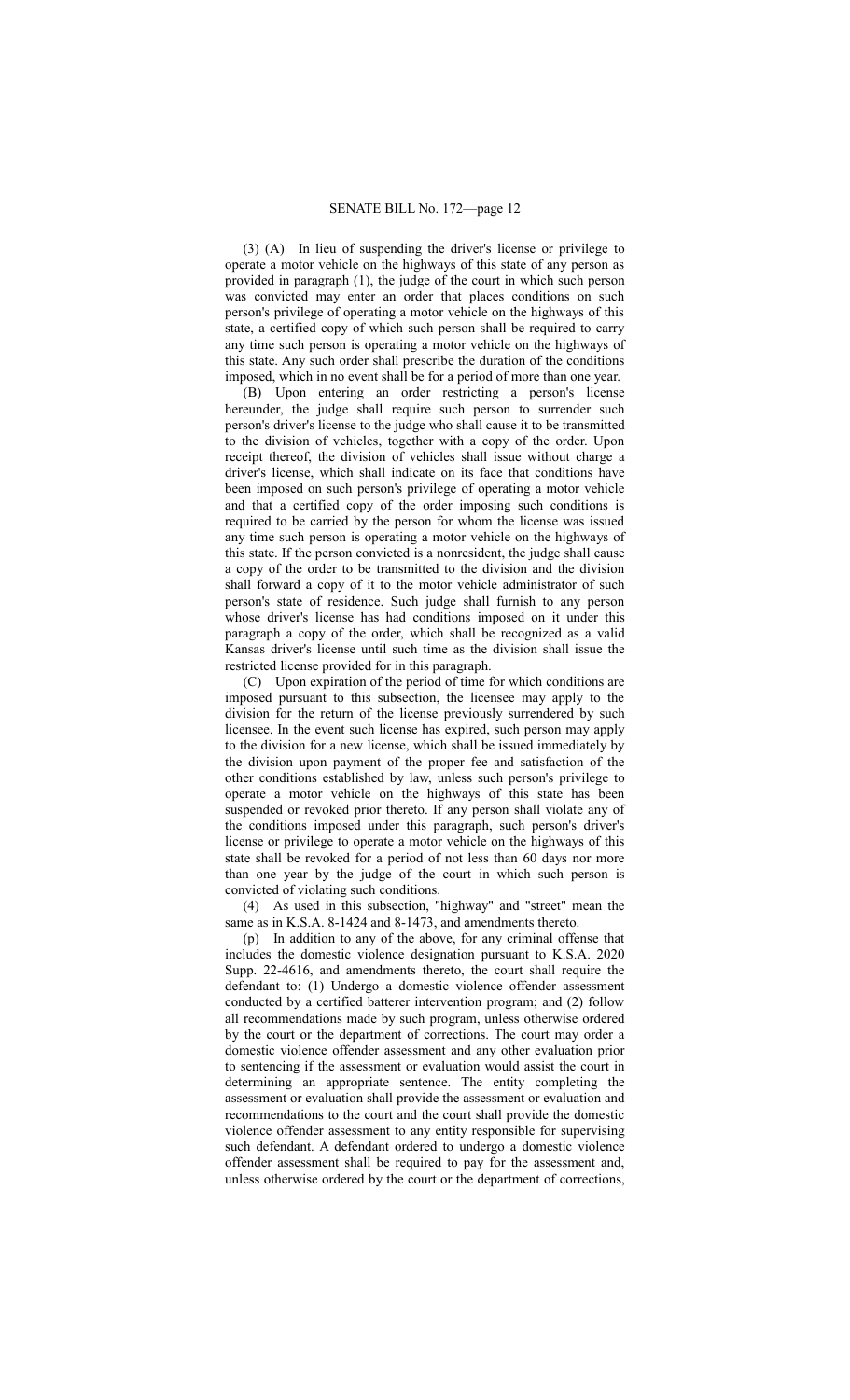for completion of all recommendations.

(q) In imposing a fine, the court may authorize the payment thereof in installments. In lieu of payment of any fine imposed, the court may order that the person perform community service specified by the court. The person shall receive a credit on the fine imposed in an amount equal to \$5 for each full hour spent by the person in the specified community service. The community service ordered by the court shall be required to be performed by the later of one year after the fine is imposed or one year after release from imprisonment or jail, or by an earlier date specified by the court. If by the required date the person performs an insufficient amount of community service to reduce to zero the portion of the fine required to be paid by the person, the remaining balance shall become due on that date. If conditional reduction of any fine is rescinded by the court for any reason, then pursuant to the court's order the person may be ordered to perform community service by one year after the date of such rescission or by an earlier date specified by the court. If by the required date the person performs an insufficient amount of community service to reduce to zero the portion of the fine required to be paid by the person, the remaining balance of the fine shall become due on that date. All credits for community service shall be subject to review and approval by the court.

(r) In addition to any other penalty or disposition imposed by law, for any defendant sentenced to imprisonment pursuant to K.S.A. 21- 4643, prior to its repeal, or K.S.A. 2020 Supp. 21-6627, and amendments thereto, for crimes committed on or after July 1, 2006, the court shall order that the defendant be electronically monitored upon release from imprisonment for the duration of the defendant's natural life and that the defendant shall reimburse the state for all or part of the cost of such monitoring as determined by the prisoner review board.

(s) Whenever the court has released the defendant on probation pursuant to subsection (a)(3), the defendant's supervising court services officer, with the concurrence of the chief court services officer, may impose the violation sanctions as provided in K.S.A. 22-3716(c)(1)(B), and amendments thereto, without further order of the court, unless the defendant, after being apprised of the right to a revocation hearing before the court pursuant to K.S.A. 22-3716(b), and amendments thereto, refuses to waive such right.

(t) Whenever the court has assigned the defendant to a community correctional services program pursuant to subsection (a)(4), the defendant's community corrections officer, with the concurrence of the community corrections director, may impose the violation sanctions as provided in K.S.A.  $22-3716(c)(1)(B)$ , and amendments thereto, without further order of the court unless the defendant, after being apprised of the right to a revocation hearing before the court pursuant to K.S.A. 22- 3716(b), and amendments thereto, refuses to waive such right.

(u) In addition to any of the above, the court shall authorize an additional 18 days of confinement in a county jail to be reserved for sanctions as set forth in K.S.A. 22-3716(b)(3)(B), (b)(4) or (c)(1)(B), and amendments thereto.

(v) The amendments made to this section by this act are procedural in nature and shall be construed and applied retroactively.

Sec. 4. K.S.A. 2020 Supp. 21-5818, 21-6328 and 21-6604 are hereby repealed.